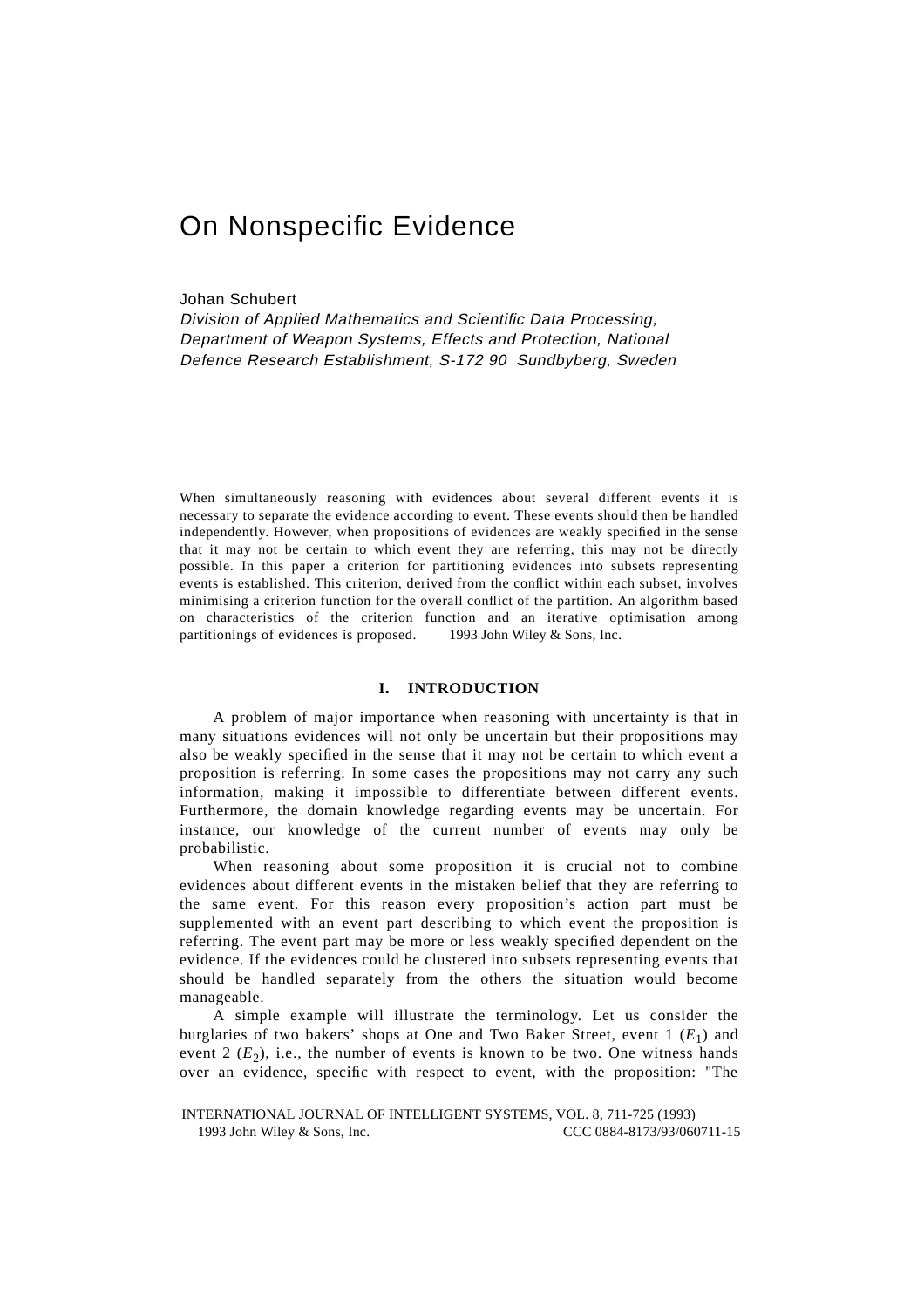burglar at One Baker Street," event part:  $E_1$ , "was probably brown haired  $(B)$ ," action part: *B*. A second anonymous witness hands over a nonspecific evidence with the proposition: "The burglar at Baker Street," event part:  $E_1$ ,  $E_2$ , "might have been red haired (*R*)," action part: *R*. That is, for example:

| evidence 2:            |
|------------------------|
| proposition:           |
| action part: R         |
| event part: $E_1, E_2$ |
| $m(R) = 0.4$           |
| $m(\Theta) = 0.6$      |
|                        |

The aim of this paper is to establish, within the framework of Dempster− Shafer theory,<sup>1-3</sup> a criterion function<sup>4</sup> of overall conflict when reasoning with multiple events. With this criterion we may handle evidences whose proposition is weakly specified in its event part. We will use the minimizing of overall conflict as the method of partitioning the set of evidences into subsets representing the events. This method will also handle the situation when the number of events are uncertain.

An algorithm for minimizing the overall conflict will be proposed. The proposed algorithm is based on the one hand on characteristics of the criterion function for varying number of subsets and on the other hand on an iterative optimization among partitionings of evidence for a fixed number of subsets.

This algorithm was developed as a part of a multiple-target tracking algorithm for an antisubmarine intelligence analysis system.<sup>5,6</sup> In this application a sparse flow of intelligence reports arrives at the analysis system. These reports carry a proposition about the occurrence of a submarine at a specified time and place, a probability of the truthfulness of the report and may contain additional information such as velocity, direction and type of submarine.

The intelligence reports are never labeled as to which submarine they are referring to but it is of course possible to differentiate between two different submarines of two intelligence reports if the reports are known to be referring to different types of submarines. Moreover, times and positions of two different reports may be such that it is impossible to travel between the two positions at their respective times and therefore possible to differentiate between the two submarines. However, when this is not the case differentiation will not be possible. Instead we will use the conflict between the two intelligence reports as a probability that the two reports are referring to different submarines.

Before analysing the possible tracks for an unknown number of submarines we want to separate the intelligence reports into subsets according to which submarine they are referring to and then analyse the possible tracks for each submarine separately. The most probable partition of reports into subsets is done by minimizing the criterion function of overall conflict.

In this application the action part of the intelligence report proposition states that a submarine was at the indicated time and position while the event part of a report is informal, often weakly specified and contained in the information that to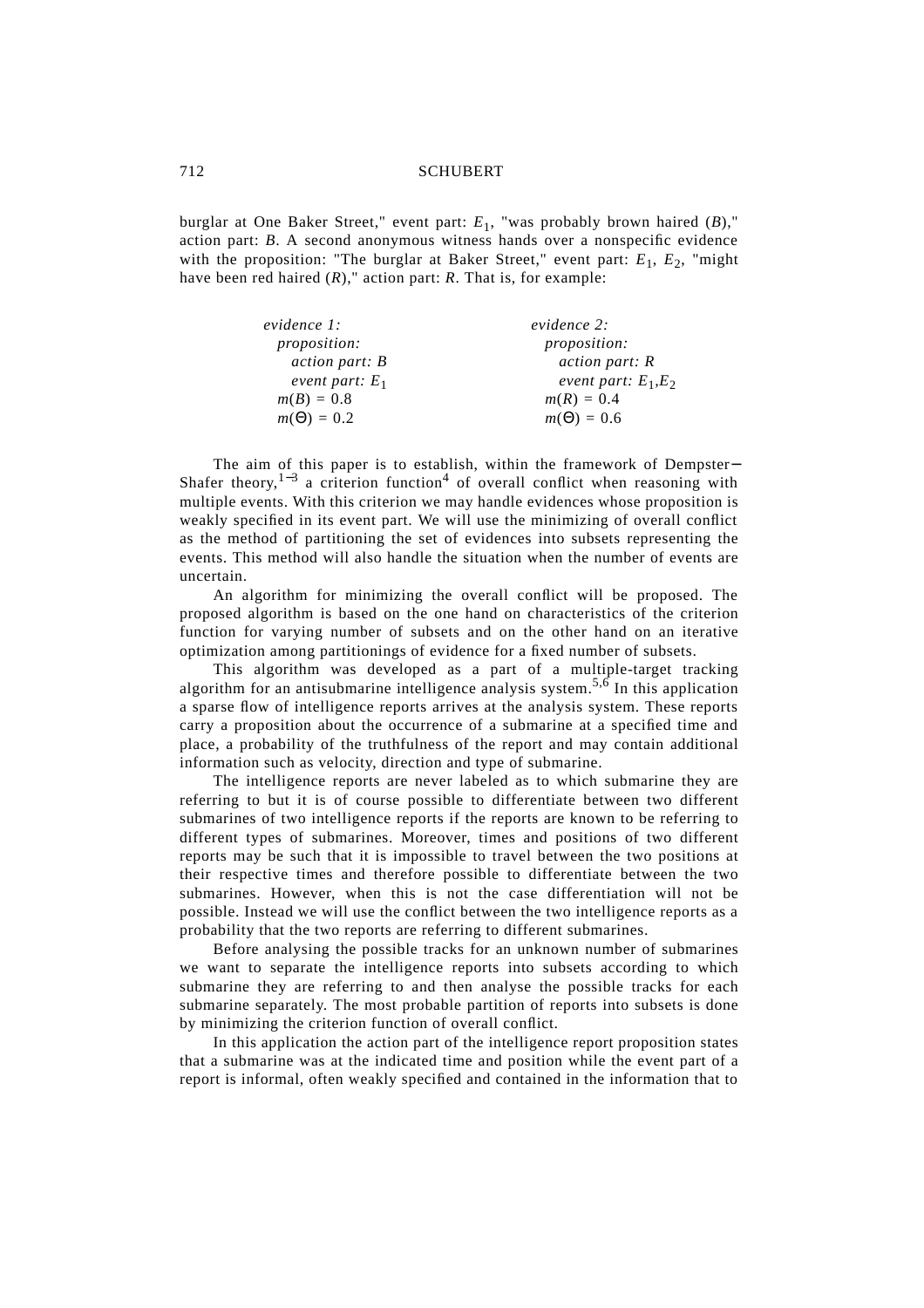some degree separates reports, such as time and position of the other reports, nonfiring sensors placed between reports, etc.

In Sec. II we will discuss how to use the overall conflict for separating nonspecific evidences. Following this, the criterion function for overall conflict of multiple events will be investigated (Sec. III). We then discuss the behaviour of the criterion function in iterative optimization (Sec. IV). Finally, we propose an algorithm for partitioning evidences into subsets (Sec. V), based on the criterion function and a hill-climbing−like iterative optimization. We conclude with a detailed example (Sec. VI).

## **II. SEPARATING NONSPECIFIC EVIDENCE**

When we have evidences with conflicting event parts we would like to separate them into disjoint subsets. After this, the reasoning should take place with the evidences in each subset treated separately. However, when the event part of a proposition is weakly specified with respect to which of many different events it is referring, it may be difficult if not impossible to directly judge whether or not it and a second proposition are referring to the same event. If, for instance, the first proposition is referring to events one or two and the second proposition is referring to events two or three it is uncertain whether or not they are referring to the same event. Thus, it will not be possible to separate evidences based only on their proposition's event parts.

Instead we will separate evidences by their conflict. This is an obvious choice since the conflict measures the lack of compatibility among evidences and the action parts of propositions are more likely compatible when they are referring to the same event as compared to the situation when they are referring to different events where the actions are also most likely different. Evidences are considered conflicting when they have empty intersections between representations of the proposition action parts with identical specific proposition event parts, i.e. propositions certainly referring to one and the same event. However, since all calculations take place within subsets where the evidences are presumed to be referring to the same event, we will have a conflict in two different situations. Firstly, we have a conflict if the proposition action parts are conflicting regardless of the proposition event parts since they are presumed to be referring to the same event. Secondly, if the proposition event parts are conflicting then, regardless of the proposition action parts, we have a conflict with the presumption that they are referring to the same event. In order to avoid that evidences with specific and identical event parts end up in different subsets we may precombine these evidences and henceforth handle them as one evidence. The idea of using the conflict as distance measure between bodies of evidence has been suggested earlier by Lowrance and Garvey<sup>7</sup> and by Lesh.<sup>8</sup>

The conflict within each subset will not only be seen as a measure of the lack of compatibility among evidences within the subset but also as an evidence against the current partitioning of the set of evidences, χ, into the subsets, χ*i*. This is an intuitively correct definition since a critique against a part of the partitioning, the lack of compatibility among evidences, is a critique against the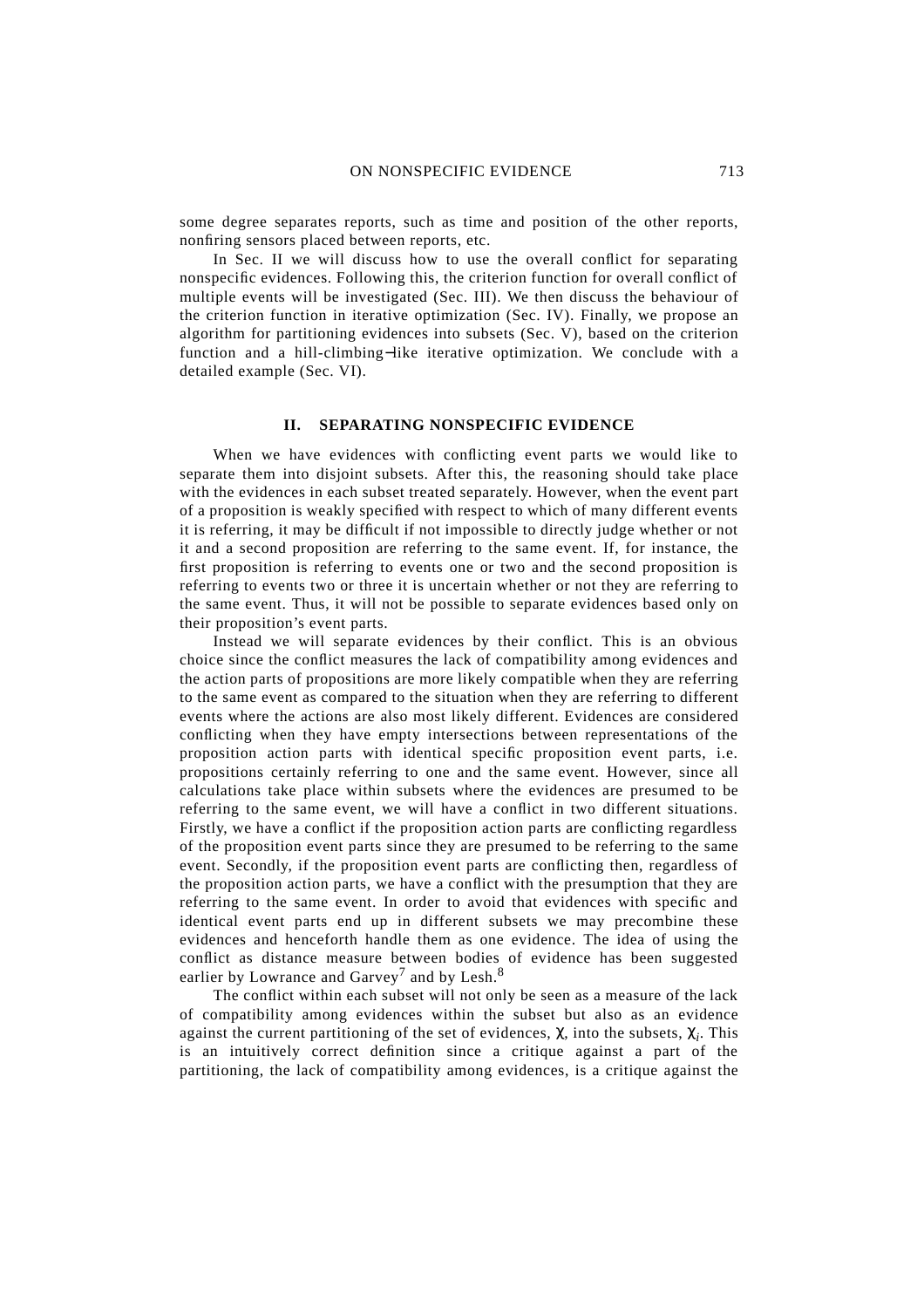entire partitioning, i.e. an evidence against the partitioning. A zero conflict is no evidence against the partitioning and a conflict of one is an evidence that the partitioning is impossible. The frame of discernment is here  $\Theta = \{$  Partition,  $\neg$ Partition}. That is, the basic probability assignment against the partitioning from subset χ*i* is

$$
m_{\chi_i}(\neg \text{Partition}) \stackrel{\Delta}{=} \text{Conf}(\{e_j | e_j \in \chi_i\}),
$$

$$
m_{\chi_i}(\Theta) \stackrel{\Delta}{=} 1 - \text{Conf}(\{e_j | e_j \in \chi_i\})
$$

where  $\{e_j | e_j \in \chi_i\}$  is the set of evidences belonging to subset  $\chi_i$  and Conf(.) is the conflict,  $\hat{k}$ , in Dempster's rule.

When the evidences are not simple support functions the conflict measure might, at first glance, seem odd as a distance measure between bodies of evidence, since two nonsimple support functions with identical sets of focal elements may have a nonzero conflict. However, this need not be nonintuitive, as shown by the case of four simple support functions, the two first identical and in conflict with the two identical remaining simple support functions. If the two first and the two last functions are combined then a conflict measure with the intuitive properties of a distance measure is obtained, when the two resulting simple support functions are combined. If, on the other hand, we combine the first with the third and the second with the fourth, we receive two identical nonsimple support functions whose combination will result in a nonzero conflict. Clearly, if the conflict measure was intuitive as distance measure in the first combination order then it is also intuitive in the second. Then, at least for support functions that are derivable from simple support functions, it is not nonintuitive to have a nonzero distance measure for support functions with identical sets of focal elements.

In addition there will also be a domain dependent conflict from a probability distribution about the number of subsets, *E*, conflicting with the actual current number of subsets, #χ*i*. This conflict will also be seen as an evidence against the current partitioning of the set of evidences into the subsets,

$$
m_D(\neg \text{Partition}) \stackrel{\Delta}{=} \text{Conf}(\{E_i\}, \#\chi_i),
$$

$$
m_D(\Theta) \stackrel{\Delta}{=} 1 - \text{Conf}(\{E_i\}, \#\chi_i).
$$

Fusing these evidences with Dempster's rule yields

$$
m(\neg \text{Partition}) = 1 - [1 - m_D(\neg \text{Partition})] \cdot \prod_{i=1}^{r} \left[1 - m_{\chi_i}(\neg \text{Partition})\right].
$$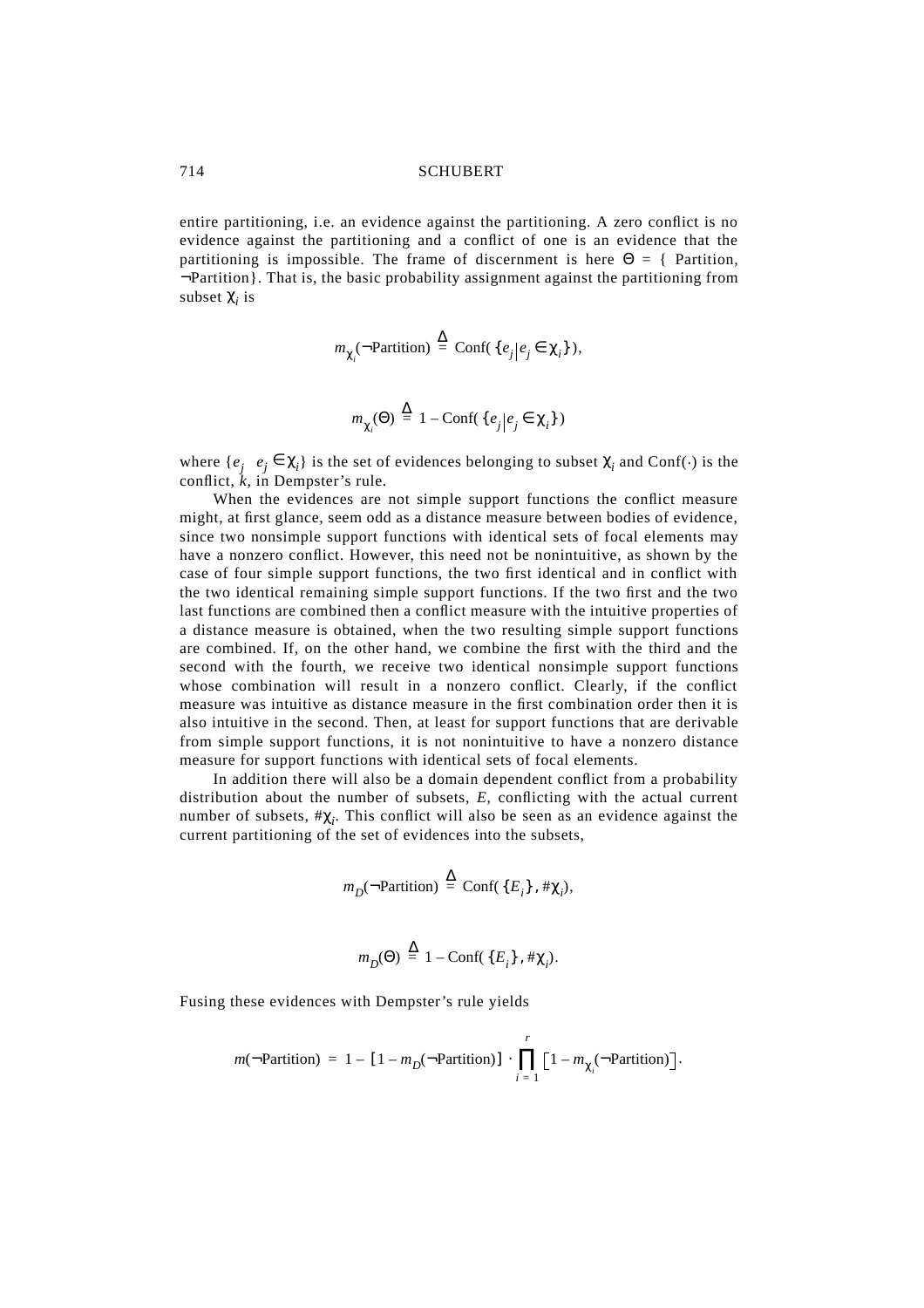$$
m(\Theta) = [1 - m_D(\neg \text{Partition})] \cdot \prod_{i=1}^{r} [1 - m_{\chi_i}(\neg \text{Partition})]
$$

with belief and plausibility of the partitioning being

$$
Bel(Partition) = 0,
$$

$$
\text{Pls}(\text{Partition}) = [1 - m_D(\neg \text{Partition})] \cdot \prod_{i=1}^{r} \left[1 - m_{\chi_i}(\neg \text{Partition})\right].
$$

Finding the most probable partitioning of evidences into disjoint subsets representing different events will then be the problem of maximizing the plausibility of possible partitionings, or the dual problem of minimizing one minus the plausibility. The difference, one minus the plausibility of a partitioning will be called the metaconflict of the partitioning.

## **III. METACONFLICT AS A CRITERION FUNCTION**

Let us define the metaconflict function, derived in the previous section, whose minimization per definition leads to the optimal partioning of evidences into disjoint subsets.

DEFINITION. *Let the* metaconflict function,

$$
Mcf(r, e_1, e_2, ..., e_n) \stackrel{\Delta}{=} 1 - (1 - c_0) \cdot \prod_{i=1}^r (1 - c_i),
$$
 (1)

*be the conflict against a partitioning of n evidences of the set* χ *into r disjoint subsets* χ*i where*

$$
c_0 = \sum_{i \neq r} m(E_i) \tag{2}
$$

*is the conflict between r subsets and propositions about possible different number of subsets and*

$$
c_i = \sum_{|I| \cap I = \emptyset} \prod_{e_j^k \in I} m(e_j^k)
$$

*is the conflict in subset i, where*  $I = \{e_i^k | e_i \in \mathcal{X}_i\}$  *is a set of one focal element from the support function of each evidence in* χ*i.*  $I = \{e_j^k | e_j \in \mathcal{X}_i\}$ 

Some characteristics of the metaconflict function will be useful when choosing the number of subsets of  $X$  for which we must find an optimal partitioning of evidences.

The first theorem below states that if we have an optimal partitioning for *r*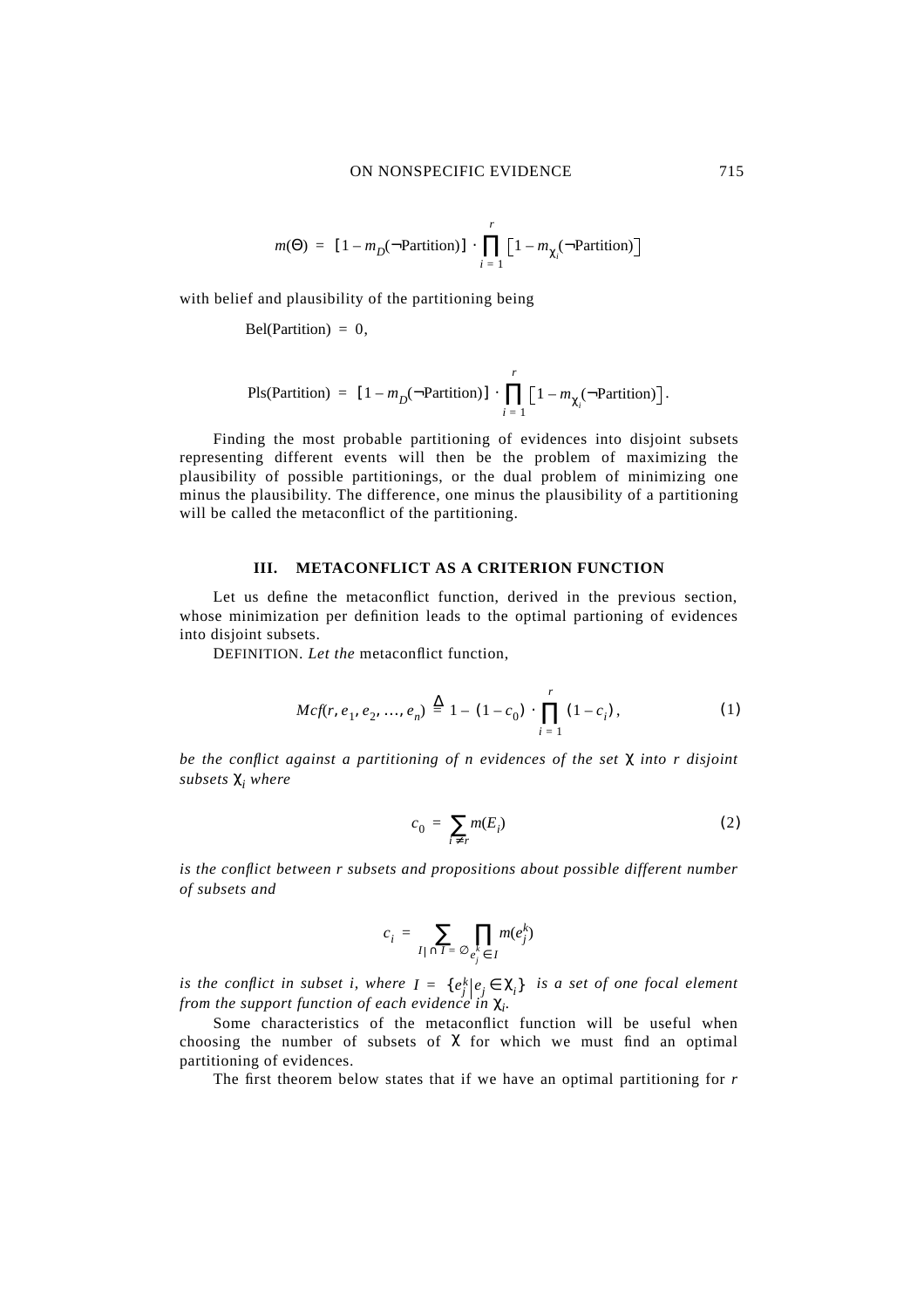subsets, then we need never consider any solutions with fewer than *r* subsets when the basic probability number for *r* subsets is greater than the basic probability number for fewer subsets. These solutions need never be considered because the nondomain part of the metaconflict function always increases with fewer subsets and when the basic probability number for fewer subsets is smaller than the basic probability number for *r* subsets, then the domain part of the metaconflict function for fewer subsets has also increased, yielding an overall increase in the metaconflict. The significance of this theorem is that it can be applied iteratively. If we first find the optimal partitioning for the number of subsets where  $m(E_r)$  is greatest, we need never consider any solutions with fewer subsets than *r*, and if we then find the optimal partitioning for the greatest  $m(E_i)$  where  $j > r$ , then we need never consider any further solutions where the number of subsets are fewer than *j*, etc.

The second theorem states that if we have an optimal partitioning for some number of subsets we need never consider any solutions for some other number of subsets where the domain part of the metaconflict function is greater than the metaconflict of our present partitioning. This theorem will also be used iteratively as we gradually find better optimizations, step by step eliminating some of the possible solutions where the number of subsets is greater than with our present partitioning.

Together, these two theorems will significantly reduce the number of iterative optimizations we must carry through for different numbers of subsets.

**THEOREM 1.** For all j with  $j < r$ , if  $m(E_j) < m(E_r)$  then min Mcf(r, e<sub>1</sub>, e<sub>2</sub>, ...,  $e_n$ ) < min Mcf(*j*,  $e_1$ ,  $e_2$ , ...,  $e_n$ ).

*Proof.* From the fact  $m(E_i) < m(E_r)$  and (2) it follows

$$
c_0 = \sum_{i \neq r} m(E_i) = \sum_{i \neq j} m(E_i) + m(E_j) - m(E_r) < \sum_{i \neq j} m(E_i) = c'_0 \,. \tag{3}
$$

From (3) and by the definition of metaconflict (1) it is sufficient that

$$
\forall j. \max \prod_{i=1}^{j} (1 - c'_i) \le \max \prod_{i=1}^{r} (1 - c_i)
$$

for min Mcf(*r*,  $e_1, e_2, ..., e_n$ ) to be less than min Mcf(*j*,  $e_1, e_2, ..., e_n$ ). This is equivalent with

$$
\forall j. \max \prod_{i=1}^{j} (1 - c'_i) \le \max \prod_{i=1}^{j+1} (1 - c_i).
$$

It is sufficient to show that the partition into *j* subsets that yields the maximum is less than or equal to any partition into  $j + 1$  subsets.

Let the partition into the *j* first of the  $j + 1$  disjoint subsets be unchanged from the optimal partition into *j* subsets with the exception that one evidence is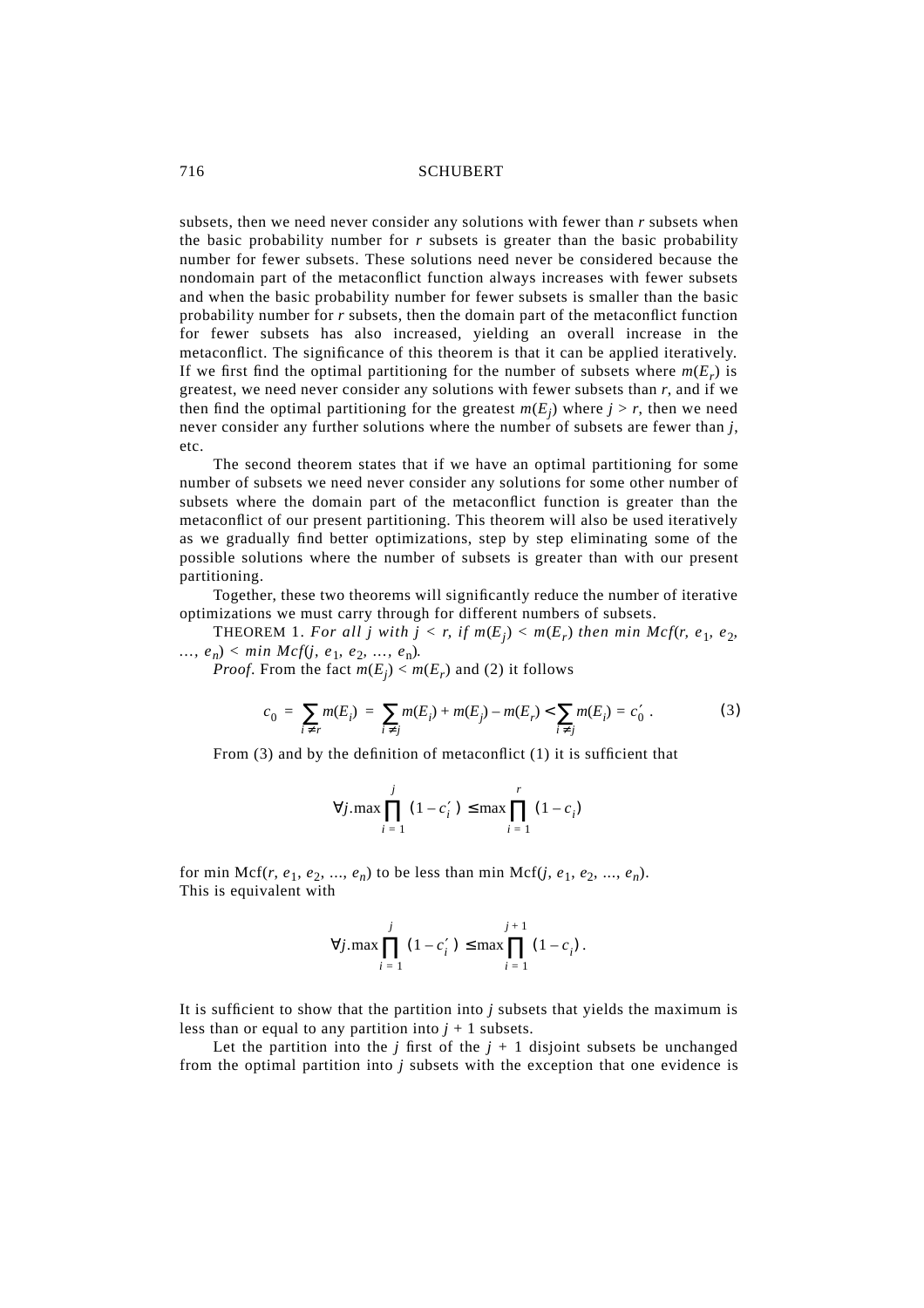moved from one of the subsets with more than one evidence, say  $\chi_k$ , to subset  $\chi_{j+1}$ . There is, with only one evidence, no conflict in  $\chi_{j+1}$ ,  $c_{j+1} = 0$ .

Then

$$
\prod_{i=1}^{j+1} (1 - c_i) = \prod_{i=1}^{j} (1 - c_i) = (1 - c_k) \cdot \prod_{\substack{i=1 \ \neq k}}^{j} (1 - c_i)
$$
  
=  $(1 - c_k) \cdot \prod_{\substack{i=1 \ \neq k}}^{j} (1 - c_i') = \frac{1 - c_k}{1 - c_k'} \cdot \prod_{i=1}^{j} (1 - c_i') \ge \prod_{i=1}^{j} (1 - c_i')$ 

since the conflict in  $\chi_k$  after moving out an evidence,  $c_k$ , is always less than or equal to the conflict before moving,  $c'_{k}$ .

THEOREM 2. For all j, if min  $Mcf(r, e_1, e_2, ..., e_n) < \sum_{i \neq j} m(E_i)$  then *min Mcf*(*r, e*<sub>1</sub>*, e*<sub>2</sub>*, ..., e*<sub>n</sub>)  $\lt$  *min Mcf*(*j, e*<sub>1</sub>*, e*<sub>2</sub>*, ..., e*<sub>n</sub>)*.* 

*Proof*. From the condition of the theorem and by (1) we have

$$
\begin{aligned}\n\min Mcf(r, e_1, e_2, \dots, e_n) &< \sum_{i \neq j} m(E_i) \\
&= \frac{\min Mcf(j, e_1, e_2, \dots, e_n) + \prod_{i \neq j} (1 - c_i) - 1}{\prod_{i \neq j} (1 - c_i)} \\
&= 1 - \frac{1 - \min Mcf(j, e_1, e_2, \dots, e_n)}{\prod_{i \neq j} (1 - c_i)} \\
&< \min Mcf(j, e_1, e_2, \dots, e_n).\n\end{aligned}
$$

There are also two theorems regarding the stability of an optimal solution, i.e. that the partion of the optimal solution can not self-splinter into new subsets, Theorem 3, and that the partition is invariant with respect to evidence incompatible with the partition, Theorem 4.

Since the nondomain part of the metaconflict function decreases with the number of subsets it is only the domain conflict part of the metaconflict that prevents the number of subsets to be equal to the number of evidences. Thus, whether or not a partitioning of evidences is stable depends on the relation between these conflicts.

THEOREM 3. *A partitioning is stable, i.e. the metaconflict increases if any evidence is removed from its subset to form a new subset, if the relative change in domain conflict is higher than all relative conflict changes of the subsets.*

*Proof*. If an evidence eq is removed from ci and included into a new subset  $\chi_{r+1}$  the metaconflict would change to

$$
Mcf^* = 1 - (1 - c_0^*) \cdot (1 - c_i^*) \cdot \prod_{k \neq i} (1 - c_k)
$$
  
= 1 - (1 - c\_0) \cdot (1 - c\_i) \cdot \prod\_{k \neq i} (1 - c\_k)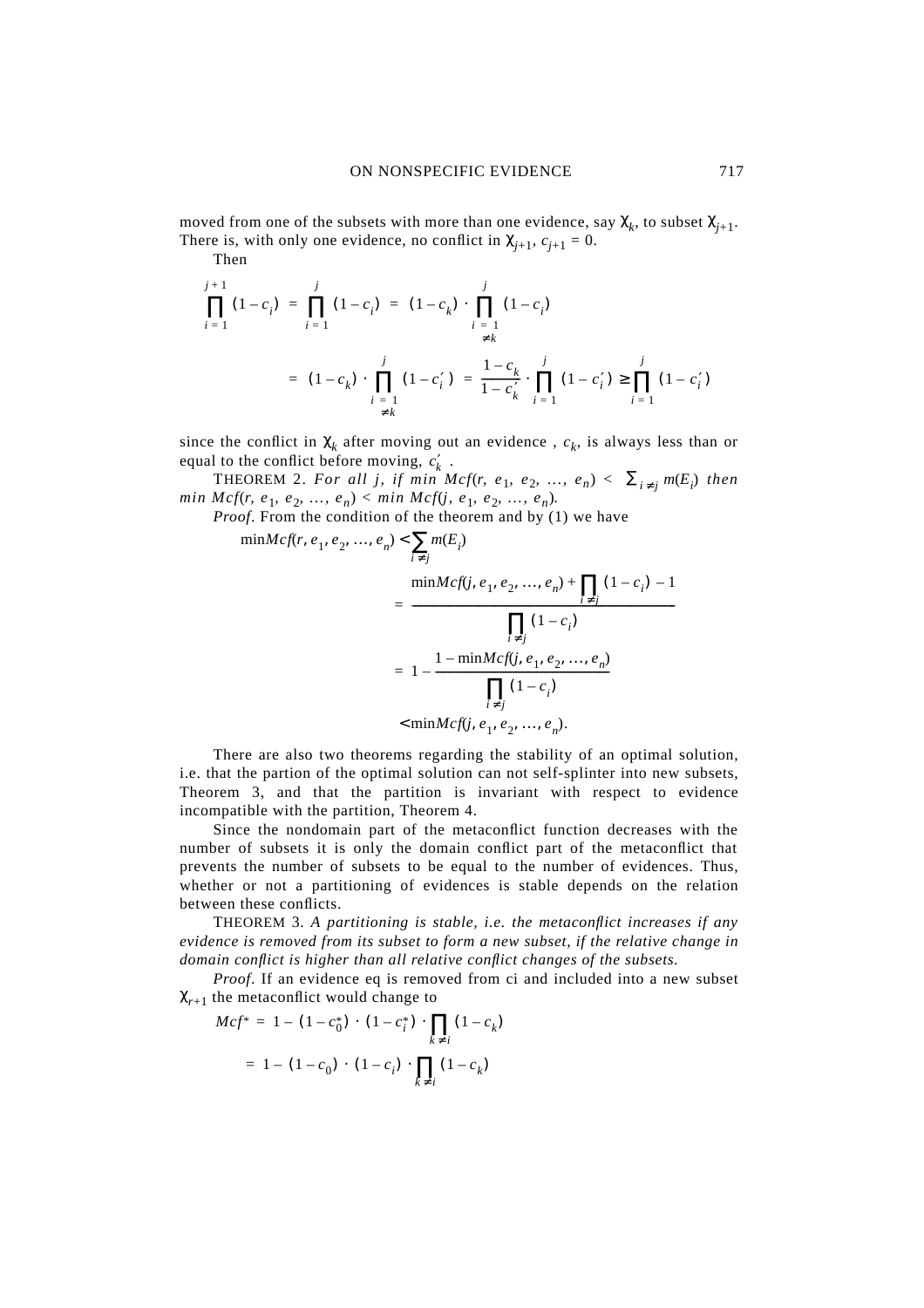$$
-[(1-c_0^*) \cdot (1-c_i^*) - (1-c_0) \cdot (1-c_i)] \cdot \prod_{k \neq i} (1-c_k)
$$
  
=  $Mcf + [(c_0^* - c_0) + (c_i^* - c_i) - (c_0^* \cdot c_i^* - c_0 \cdot c_i)] \cdot \prod_{k \neq i} (1-c_k)$ 

The partition is stable if  $\forall i$ . Mcf\* > Mcf. That is, if

$$
\forall i. \frac{(c_0^* - c_0)}{1 - c_0} > \frac{(c_0 \cdot c_i - c_0^* \cdot c_i^*) - (c_i^* - c_i)}{1 - c_0}
$$

$$
> c_i^* - c_i > \frac{(c_i^* - c_i)}{1 - c_i}.
$$

Finally, a new evidence which is uncompatible with all subsets and introduced into its own subset will not change the partition.

THEOREM 4. *If P is a unique optimal partition of the set of evidences,* χ*, and*  $e_{n+1}$  *a new evidence which is highly conflicting with each subset*  $\chi_i$  *is introduced into its own subset*  $\chi_{r+1}$ *. Then the optimal partition of*  $\chi \cup \{e_{n+1}\}$ *is*  $P / \{e_{n+1}\}.$ 

*Proof*. The optimal partition of the new set of evidences is found by minimizing Mcf<sup>\*</sup>( $r$  + 1,  $e_1$ ,  $e_2$ , . . .,  $e_{n+1}$ ). However, since  $e_{n+1}$  is introduced into its own subset  $\chi_{r+1}$ , a subset without conflict, this can be rewritten as a function of the minimization of the old metaconflict, Mcf( $r$ ,  $e_1$ ,  $e_2$ , ...,  $e_n$ );

$$
\min Mcf^{*}(r+1, e_{1}, e_{2}, ..., e_{n+1})
$$
\n
$$
= \min 1 - (1 - c_{0}^{*}) \cdot \prod_{i=1}^{r+1} (1 - c_{i})
$$
\n
$$
= \min 1 - (1 - c_{0}^{*}) \cdot \prod_{i=1}^{r} (1 - c_{i})
$$
\n
$$
= \min 1 - \frac{1 - c_{0}^{*}}{1 - c_{0}} \cdot (1 - c_{0}) \cdot \prod_{i=1}^{r} (1 - c_{i})
$$
\n
$$
= \min 1 - \frac{1 - c_{0}^{*}}{1 - c_{0}} \cdot [1 - Mcf(r, e_{1}, e_{2}, ..., e_{n})]
$$
\n
$$
= 1 - \frac{1 - c_{0}^{*}}{1 - c_{0}} \cdot [1 - \min Mcf(r, e_{1}, e_{2}, ..., e_{n})].
$$

That is, finding the optimal partition of  $\chi \cup \{e_{n+1}\}\$  when  $e_{n+1}$  is introduced into its own subset is done by finding an optimal partition of χ. Since there is only one such partition, *P*, the optimal partition of  $\chi \cup \{e_{n+1}\}\$  is  $P / \{e_{n+1}\}\$ .

## **IV. CONDITION FOR ITERATIVE OPTIMIZATION**

For a fixed number of subsets a minimum of the metaconflict function can be found by an iterative optimization among partitionings of evidences into different subsets. This approach is proposed in order to avoid the combinatorial problem in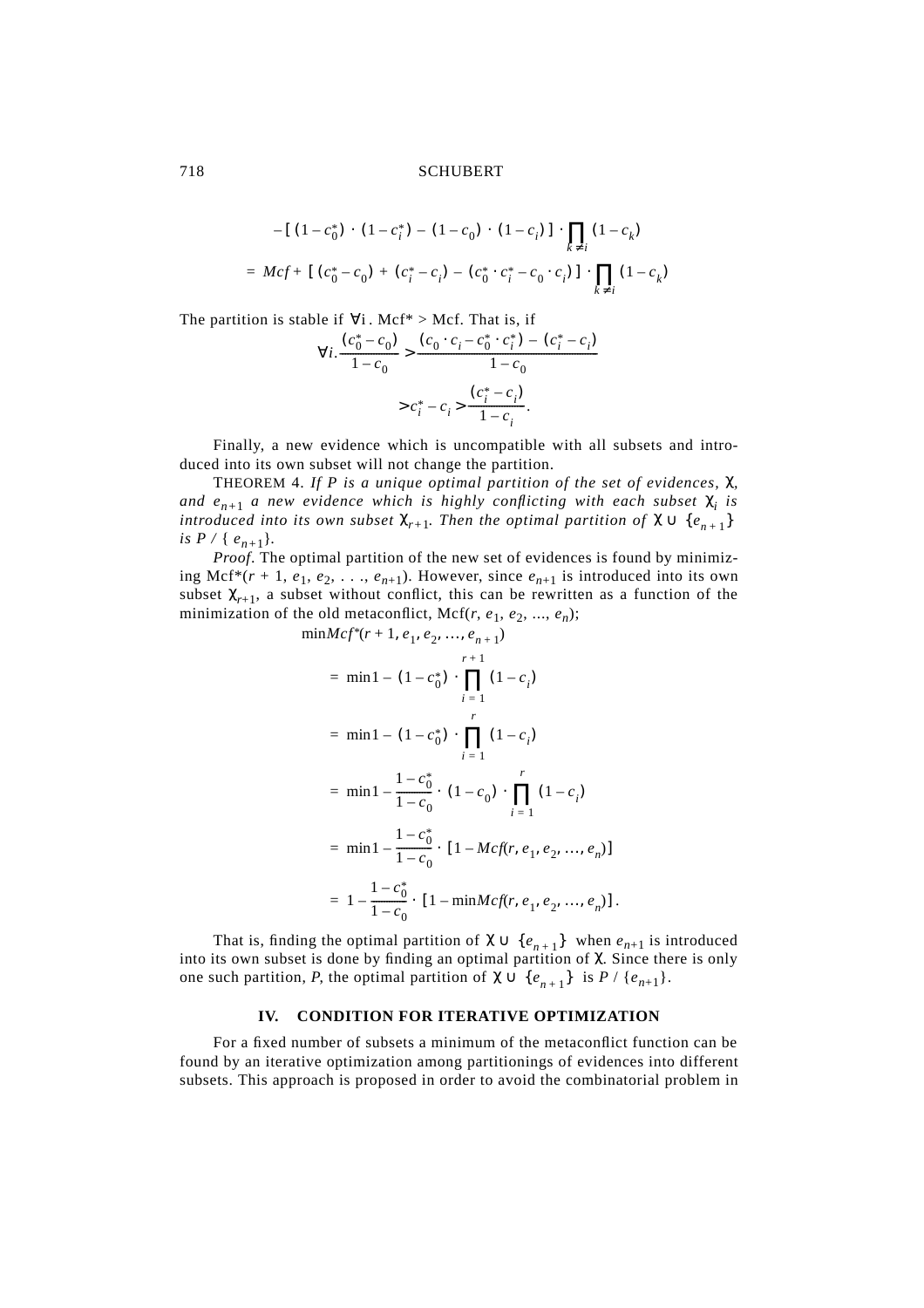minimizing the metaconflict function. In each step of the optimization the consequence of transferring an evidence from one subset to another is investigated. If an evidence  $e_q$  is transferred from  $\chi_i$  to  $\chi_j$  then the conflict in  $\chi_j$ ,  $c_j$ , increases to

$$
c_j^* = c_j + \sum_{\substack{A_k \in \mathcal{X}_j | A_k \neq \emptyset \\ e_q^p \in e_q | A_k \cap e_q^p = \emptyset}} m(e_q^p) \cdot m(A_k).
$$

with new focal elements and basic probability assignments

$$
m^*(A_k) = m(A_k) \cdot \sum_{e_q^p \in e_q | A_k = A_k \cap e_q^p} m(e_q^p)
$$

and

$$
m^*(A_k \cap e_q^p) = m(A_k) \cdot \sum_{e_q^p \in e_q | A_k \neq A_k \cap e_q^p} m(e_q^p)
$$

where  $\{A_k\}$  are the focal elements before the transfer of  $e_q$  and  $\{A_k, e_q^p \cap A_k\}$  are the focal elements after the transfer. The conflict in  $\chi_i$ ,  $c_i$  decreases to

$$
c_i^* = c_i - \sum_{\substack{A_k \in \chi_i \mid A_k \neq \emptyset \\ e_q^p \in e_q \mid A_k \cap e_q^p = \emptyset}} m(e_q^p) \cdot m^*(A_k)
$$

where

$$
m^*(A_k) = m(A_k) \sum_{e_q^p \in e_q | A_k = A_k \cap e_q^p} m(e_q^p)
$$

Here,  $\{A_k\}$  are the focal elements after the transfer of  $e_q$  and  $\{A_k, e_q^p \cap A_k\}$  are the focal elements before the transfer. That is, we find the basic probability assignment of the focal elements as if the evidence was not included in  $\chi_i$  and calculate the additional conflict created by transferring the evidence to  $\chi_i$ . This additional conflict is then deducted from the conflict,  $c_i$ , to calculate the conflict after having transferred the evidence from  $\chi_i$ ,  $c_i^*$ . Given this, the metaconflict is changed to

$$
Mcf^* = 1 - (1 - c_0) \cdot (1 - c_i^*) \cdot (1 - c_j^*) \cdot \prod_{k \neq i, j} (1 - c_k)
$$
  
= 1 - (1 - c\_0) \cdot \prod\_k (1 - c\_k)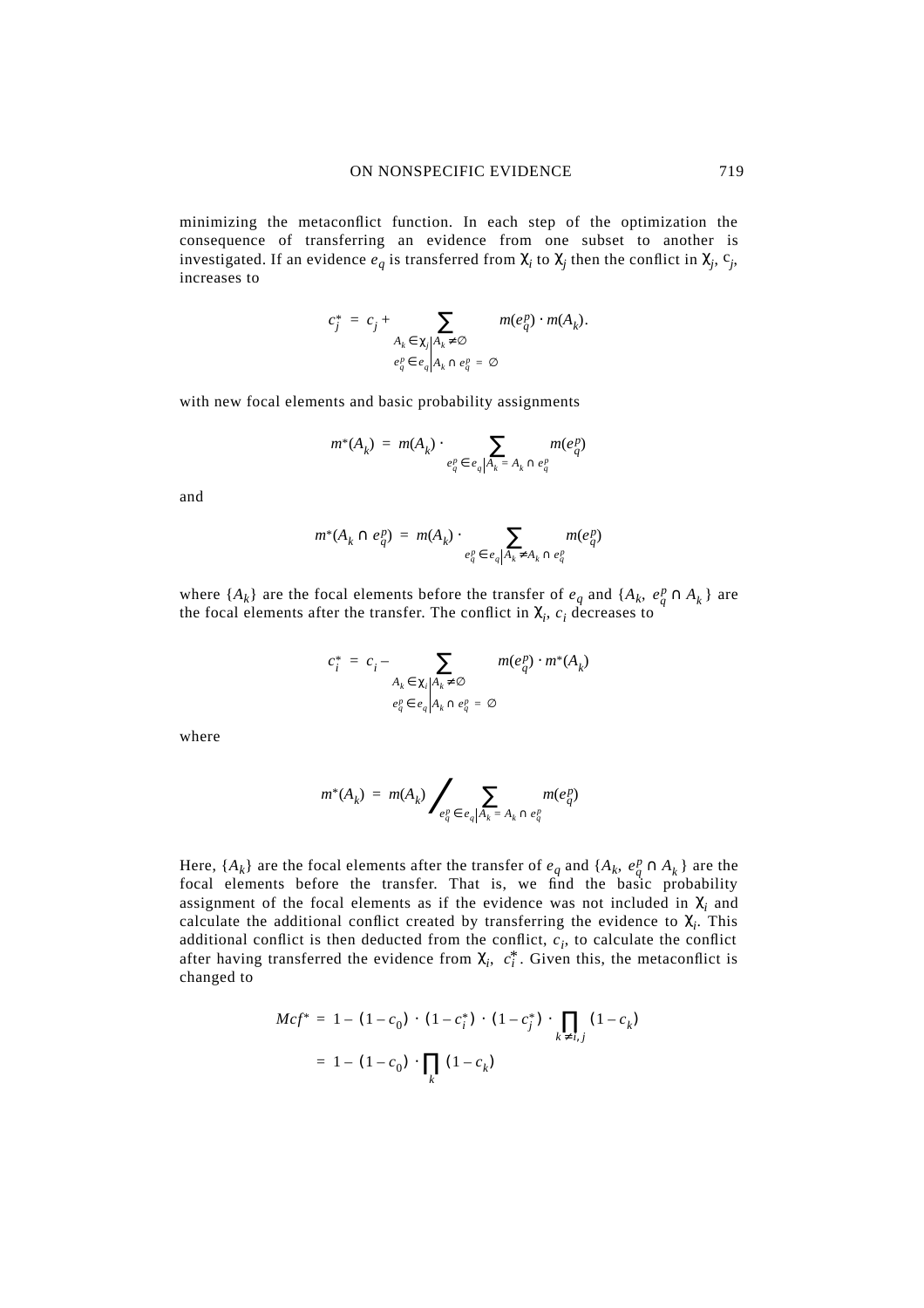+ 
$$
(1 - c_0) \cdot \left( \prod_k (1 - c_k) - (1 - c_i^*) \cdot (1 - c_j^*) \cdot \prod_{k \neq i, j} (1 - c_k) \right)
$$
  
=  $Mcf + (1 - c_0) \cdot [(1 - c_i) \cdot (1 - c_j)$   
 $- (1 - c_i^*) \cdot (1 - c_j^*) ] \cdot \prod_{k \neq i, j} (1 - c_k).$ 

The transfer of  $e_q$  from  $\chi_i$  to  $\chi_j$  is favourable if Mcf<sup>\*</sup> < Mcf. From the last expression, this is the case if

$$
(1-c_i)\cdot (1-c_j) < (1-c_i^*)\cdot (1-c_j^*)\,.
$$

Rewriting this as

$$
\frac{1-c_j^*}{1-c_j} > \frac{1-c_i}{1-c_i^*}
$$

we substitute  $c_i^*$  and  $c_j^*$  with their expressions

$$
\begin{aligned} 1 - c_j - & \sum_{A_k \in \mathcal{X}_j | A_k \neq \emptyset} m(e_q^p) \cdot m(A_k) \\ & \xrightarrow{e_q^p \in e_q | A_k \cap e_q^p = \emptyset} > \frac{1 - c_i}{1 - c_i + \sum_{A_k \in \mathcal{X}_i | A_k \neq \emptyset} m(e_q^p) \cdot m^*(A_k)} \\ & \xrightarrow{e_q^p \in e_q | A_k \cap e_q^p = \emptyset} \end{aligned}
$$

which yields

$$
\sum_{\substack{A_k \in \chi_j | A_k \neq \emptyset \\ 1 - \frac{e_q^p \in e_q | A_k \cap e_q^p = \emptyset}{1 - c_j}}} \frac{m(e_q^p) \cdot m(A_k)}{1 - c_j} > \frac{1}{\sum_{\substack{A_k \in \chi_i | A_k \neq \emptyset \\ 1 + \frac{e_q^p \in e_q | A_k \cap e_q^p = \emptyset}{1 - c_i}}} \frac{m(e_q^p) \cdot m^*(A_k)}{1 - c_i}}.
$$

Finally, we conclude that the transfer of  $e_q$  from  $\chi_i$  to  $\chi_j$  is favourable if

$$
\sum_{\substack{A_k \in \chi_j | A_k \neq \emptyset \\ e_q^p \in e_q | A_k \cap e_q^p = \emptyset}} m(e_q^p) \cdot m(A_k) \qquad \sum_{\substack{e_q^p \in e_q | A_k \cap e_q^p = \emptyset \\ 1 - c_j}} m(e_q^p) \cdot m^*(A_k) \\ \leq \frac{e_q^p \in e_q | A_k \cap e_q^p = \emptyset}{1 - c_i} \\ \leq \sum_{\substack{A_k \in \chi_i | A_k \neq \emptyset \\ 1 + \frac{e_q^p \in e_q | A_k \cap e_q^p = \emptyset}{1 - c_i}} \frac{m(e_q^p) \cdot m^*(A_k)}{1 - c_i}}.
$$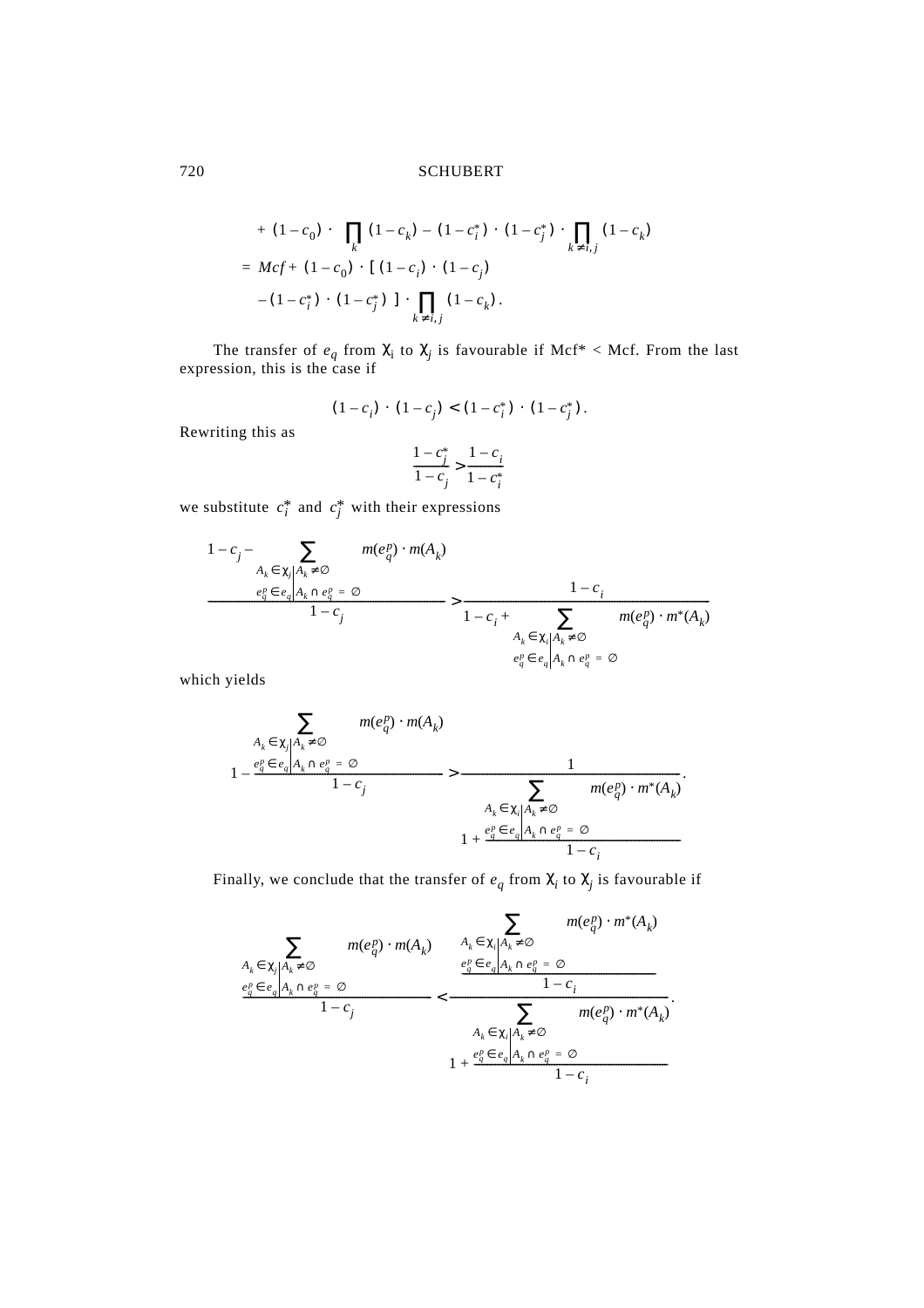Let us call these quotients  $\rho_j^q$  and  $\rho_i^q$  respectively, i.e., it is favourable to transfer  $e_q$  from  $\chi_i$  to  $\chi_j$  if  $\rho_j^q < \rho_i^q$ . It is, of course, most favourable to transfer  $e_q$  to  $\chi_k$ ,  $k \neq i$ , if  $\forall j. \rho_k^{\dot{q}} \leq \rho_j^{\dot{q}}$ . It should be remembered that this analysis concerns the situation where only one evidence is transferred from one subset to another. It may not be favourable at all to simultaneously transfer two or more evidences which are deemed favourable for individual transfer. It can easily be shown that when several different evidences are favourable to transfer it will be most favourable to transfer the evidence  $e_q$  that maximizes  $(1 - \rho_k^q)/(1 - \rho_i^q)$ .

## **V. AN ALGORITHM FOR MINIMIZING METACONFLICT**

The algorithm for finding the partitioning of evidences among subsets that minimizes the metaconflict is based on Theorems 1 and 2 of the metaconflict function for finding the optimal number of subsets and an iterative optimization among partitionings of evidences for a fixed number of subsets. The iterative part of the algorithm, step 4 in the algorithm below, guarantees, like all hill-climbing algorithms, local but not global optimum.

**Algorithm.** Let *S* be the set of natural numbers less or equal to the number of evidences and *T* the empty set.

- 1. *Calculate*  $\forall r$ .  $\Sigma_{i \neq r} m(E_i)$ , the conflict against a partitioning of the evidences into *r subsets.*
- 2. Let  $r = j | \min_{j \in S} \sum_{i \neq j} m(E_i)$
- 3.  $T = T + \{r\}, S = S \{r, j | j < r, j \in S\}$
- 4. *Calculate min Mcf(r, e<sub>1</sub>, e<sub>2</sub>, ..., e<sub>n</sub>).* 
	- 4.1. *Make an initial partition equal to the final partition of the last calculation of Mcf into the first t subsets with the exception of moving the*  $r - t$  *most highly conflicting evidences from these subsets, updating the conflicts after each movement, one into each of the new r* − *t subsets. If it is the first calculation make any partition with at least one evidence in each subset. Calculate Mcf of the current partition.*
	- 4.2. *Let t = r. If r =* 1 *go to* 4.5.
	- 4.3. *For q* = 1 to *n.* Suppose that  $e_q$  is currently in  $\chi_i$ .  $4.3.1.$  *IF*  $|\chi_i| = 1$  go to 4.3 else calculate for  $1 \le j \le r$ ,

$$
\rho_j^q = \begin{cases}\n\sum_{A_k \in \chi_j | A_k \neq \emptyset} m(e_q^p) \cdot m(A_k) \\
\frac{e_q^p \in e_q | A_k \cap e_q^p = \emptyset}{1 - c_j}, \quad j \neq i \\
\sum_{\substack{e_q^p \in e_q | A_k \neq \emptyset}} m(e_q^p) \cdot m^*(A_k) \\
\frac{e_q^p \in e_q | A_k \cap e_q^p = \emptyset}{1 - c_i}, \quad j = i \\
\frac{1}{\sum_{\substack{e_q^p \in e_q | A_k \neq \emptyset}} m(e_q^p) \cdot m^*(A_k)}, j = i \\
1 + \frac{e_q^p \in e_q | A_k \cap e_q^p = \emptyset}{1 - c_i}\n\end{cases}
$$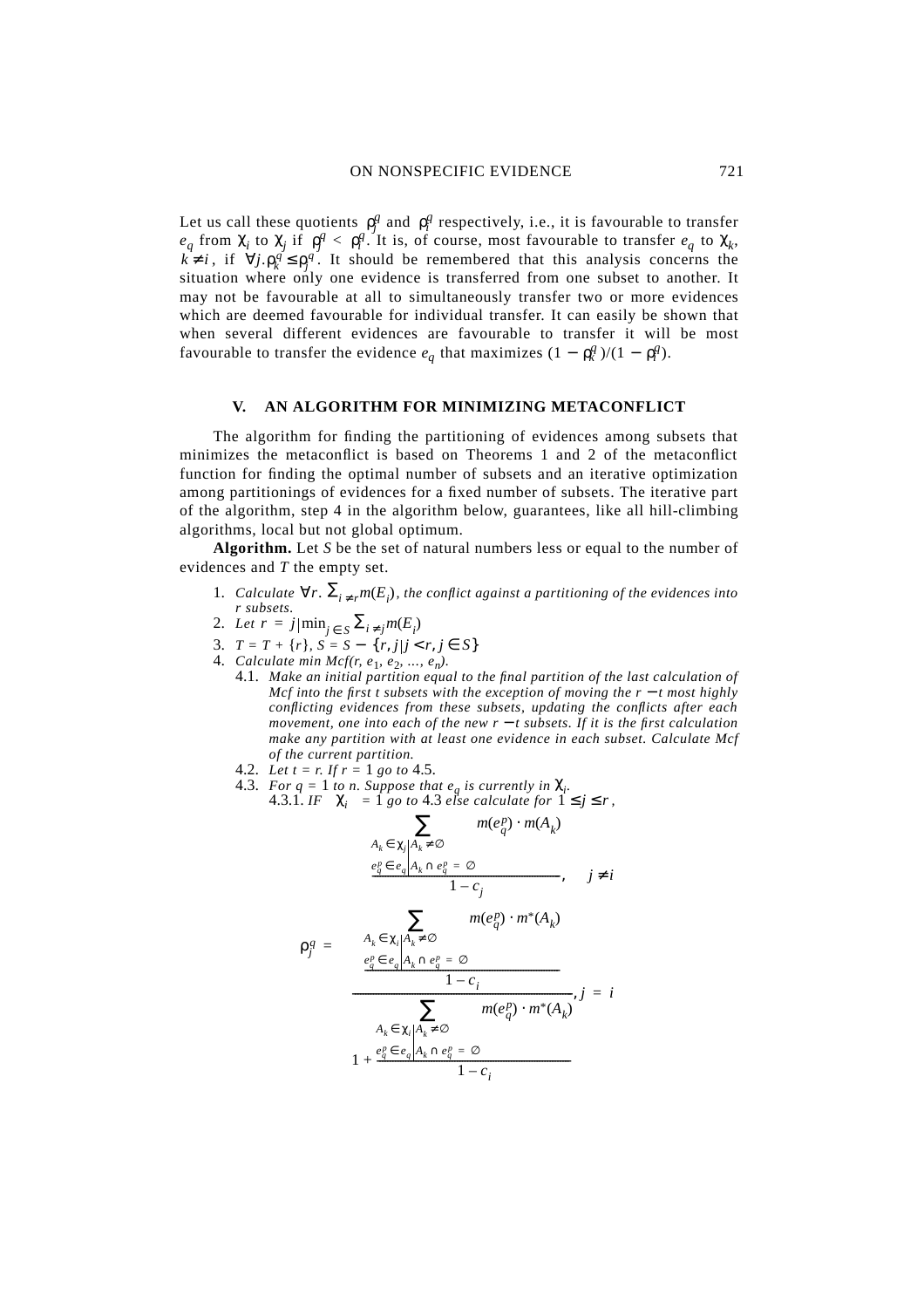4.4. *Transfer*  $e_q$  *from*  $\chi_i$  *to*  $\chi_k$ ,  $k \neq i$ , *if* 

$$
\forall w. \frac{1 - \rho_k^q}{1 - \rho_i^q} \ge \frac{1 - \rho_k^w}{1 - \rho_i^w}
$$

*where*  $\forall j. \rho_k^w \leq \rho_j^w$ .

4.5. Update Mcf, 
$$
c_i
$$
 and  $c_k$ .

4.6. *If Mcf is unchanged in step* 4.5 *then go to* 5 *else go to* 4.3.

5. 
$$
S = S - \left\{ \begin{aligned} \forall j | & j > r \\ \sum_{i \neq j} m(e_i^{\chi}) > min \; Mcf(r, e_1, e_2, ..., e_n) \end{aligned} \right\}.
$$

6. If  $S \neq \emptyset$  then go to 2 else answer  $min_{t \in T} Mcf(t, e_1, e_2, ..., e_n)$ .

## **VI. AN EXAMPLE**

Let us, as an illustration of the problem solved in this paper, consider a simple example of two possible burglaries, with a couple of evidences with simple support functions and some of the evidence weakly specified in the sense that it is uncertain to which possible burglary their propositions are referring. Assume that a baker´s shop at One Baker Street has been burglarized, event 1. Let there also be some indication that a baker´s shop across the street, at Two Baker Street, might have been burglarized, although no burglary has been reported, event 2. An experienced investigator estimates that a burglary has taken place at Two Baker Street with a probability of 0.4. We have received the following evidences. A credible witness reports that "a brown-haired man who is not an employee at the baker´s shop committed the burglary at One Baker Street," evidence 1. An anonymous witness, not being aware that there might be two burglaries, has reported "a brown-haired man who works at the baker´s shop committed the burglary at Baker Street," evidence 2. Thirdly, a witness reports having seen "a suspicious-looking red-haired man in the baker´s shop at Two Baker Street," evidence 3. Finally, we have a fourth witness, this witness, also anonymous and not being aware of the possibility of two burglaries, reporting that the burglar at the Baker Street baker´s shop was a brown-haired man. That is, for example: elds:

| evidence 1:           | evidence 2:            |
|-----------------------|------------------------|
| proposition:          | proposition:           |
| action part: BO       | <i>action part: BI</i> |
| event part: $E_1$     | event part: $E_1, E_2$ |
| $m(BO) = 0.8$         | $m(BI) = 0.7$          |
| $m(\Theta) = 0.2$     | $m(\Theta) = 0.3$      |
|                       |                        |
| evidence 3:           | evidence 4:            |
|                       |                        |
| <i>proposition:</i>   | <i>proposition:</i>    |
| <i>action part: R</i> | <i>action part: B</i>  |
| event part: $E_2$     | event part: $E_1, E_2$ |
| $m(R) = 0.6$          | $m(B) = 0.5$           |
| $m(\Theta) = 0.4$     | $m(\Theta) = 0.5$      |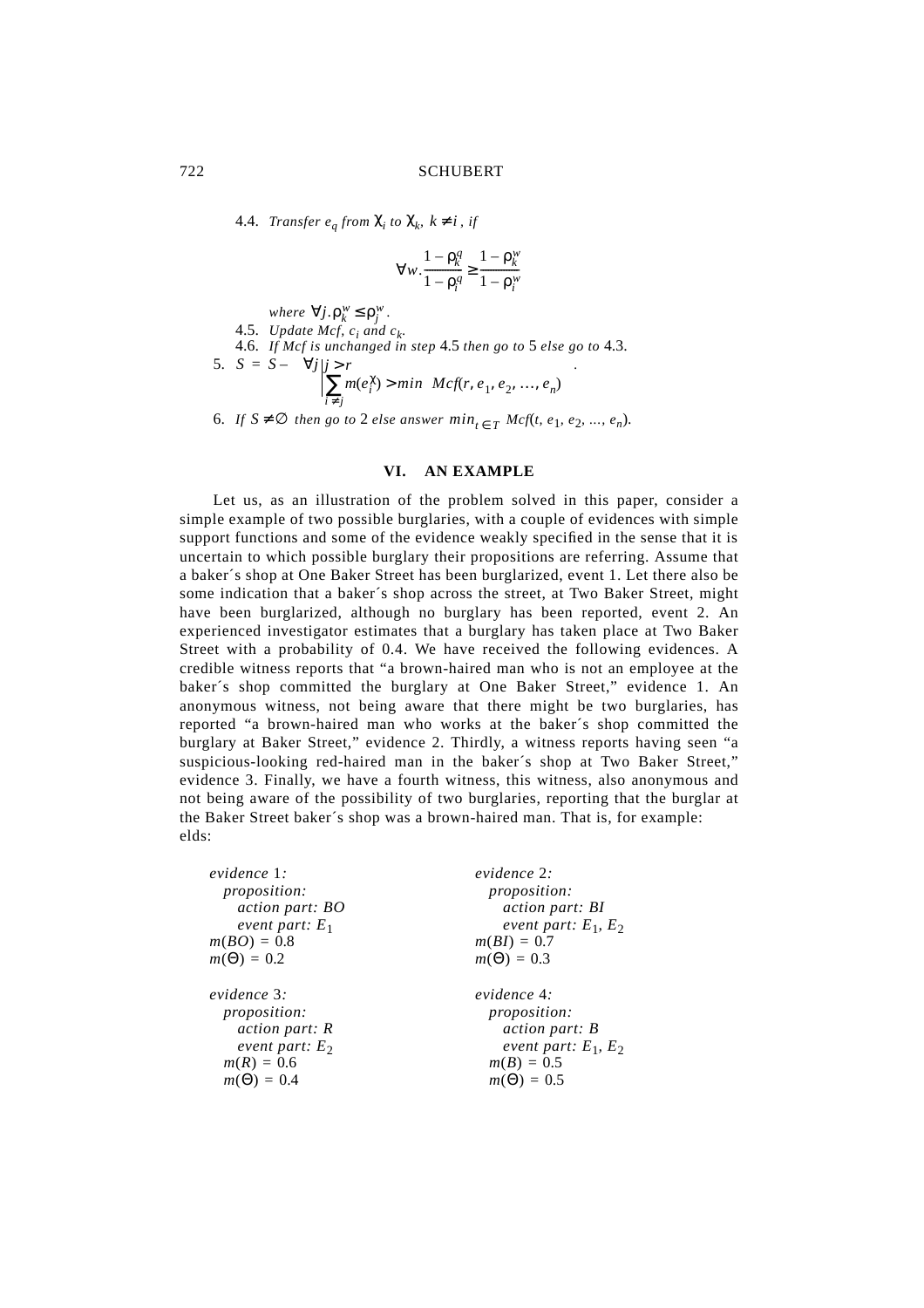*domain probability distribution:*

$$
m(E_i) = \begin{cases} 0.6, i = 1 \\ 0.4, i = 2 \\ 0, i \neq 1, 2 \end{cases}
$$

Let us use the algorithm in Sec. V to investigate whether we have a one or two event problem and possibly separate the set of evidences into two disjoint subsets.

**Algorithm:** Let  $S = \{1, 2, 3, 4\}$ ,  $T = \emptyset$ , where *S* are possible numbers of subsets and *T* different numbers of subsets for which we have minimized Mcf.

Step 1: We calculate the domain conflict from the probability distribution,

$$
c_0 = \begin{cases} 0.4, r = 1 \\ 0.6, r = 2 \\ 1, r \neq 1, 2 \end{cases}
$$

Step 2: The domain conflict is minimal for one subset,  $r = 1$ . Step 3: Update  $T := T + \{1\} = \{1\}$ ,  $S := S - \{1\} = \{2, 3, 4\}$ . Step 4:

Step 4.1: In the initial partition all evidences are brought into one subset  $\chi_1 = \{e_1, e_2, e_3, e_4\}.$  Mcf = 0.884.

Step 4.2:  $t = 1$ . Since we only have one subset,  $r = 1$ , no transfers are possible, we go to 4.5.

Step 4.5: No evidences has been transferred, Mcf and  $c_1$  is unchanged.

Step 4.6: Since Mcf was unchanged in step 4.5 we go to 5.

Step 5: We update,  $S := S - \{3, 4\} = \{2\}.$ 

Step 6: Since  $S \neq \emptyset$  there might exist better solutions, we go to 2.

Step 2: We minimize Mcf for two subsets,  $r = 2$ .

Step 3: Update,  $T := T + \{2\} = \{1, 2\}$ ,  $S := S - \{2\} = \emptyset$ . Step 4:

Step 4.1: As the initial partitioning move the most highly conflicting evidence from  $\chi_1$  to  $\chi_2$ . We have  $e_1$ :  $\rho_1^1 = 0.604$ ,  $e_2$ :  $\rho_1^2 = 0.578$ ,  $e_3$ :  $\rho_1^3 = 0.559$ ,  $e_4$ :  $\rho_1^4 = 0.085$ , i.e. we move  $e_1$  from subset  $\chi_1$  to subset  $\chi_2$ . Mcf = 0.804.

Step 4.2:  $t = 2$ .

Step 4.3: Since  $e_1$  is in  $\chi_2$  and  $|\chi_2|= 1$ ,  $e_1$  can not be moved out of  $\chi_2$  and no  $\rho_j^1$ 's are calculated. For  $q = \{2, 3, 4\}$  we get for,  $e_2$ :  $\rho_1^2 = 0.3$ ,  $\rho_2^2 =$ 0.56,  $e_3$ :  $\rho_1^3 = 0.51$ ,  $\rho_2^3 = 0.48$ ,  $e_4$ :  $\rho_1^4 = 0.155$ ,  $\rho_2^4 = 0$ .

Step 4.4: We get for,  $e_2$ :  $(1 - \rho_1^2)/(1 - \rho_1^2) = 1$ ,  $e_3$ :  $(1 - \rho_2^3)/(1 - \rho_1^3) =$ 1.061,  $e_4$ :  $(1 - \rho_2^4)/(1 - \rho_1^4) = 1.184$ , i.e. we move  $e_4$  from  $\chi_1$  to  $\chi_2$ . We get  $\chi_1 = \{e_2, e_3\}$  and  $\chi_2 = \{e_1, e_4\}.$ 

Step 4.5: We update conflicts, Mcf = 0.768,  $c_1 = 0.42$ ,  $c_2 = 0$ .

Step 4.6: Mcf has changed and we continue at 4.3.

Step 4.3: Since  $|\chi_1| = |\chi_2| = 2$  all evidences can be moved. For  $q = \{1,$ 2, 3, 4) we get for,  $e_1$ :  $\rho_1^1 = 0.634$ ,  $\rho_2^1 = 0$ ,  $e_2$ :  $\rho_1^2 = 0.42$ ,  $\rho_2^2 = 0.48$ ,  $e_3$ :  $\rho_1^3 = 0.42$ ,  $\rho_2^3 = 0.54$ ,  $e_4$ :  $\rho_1^4 = 0.155$ ,  $\rho_2^4 = 0$ .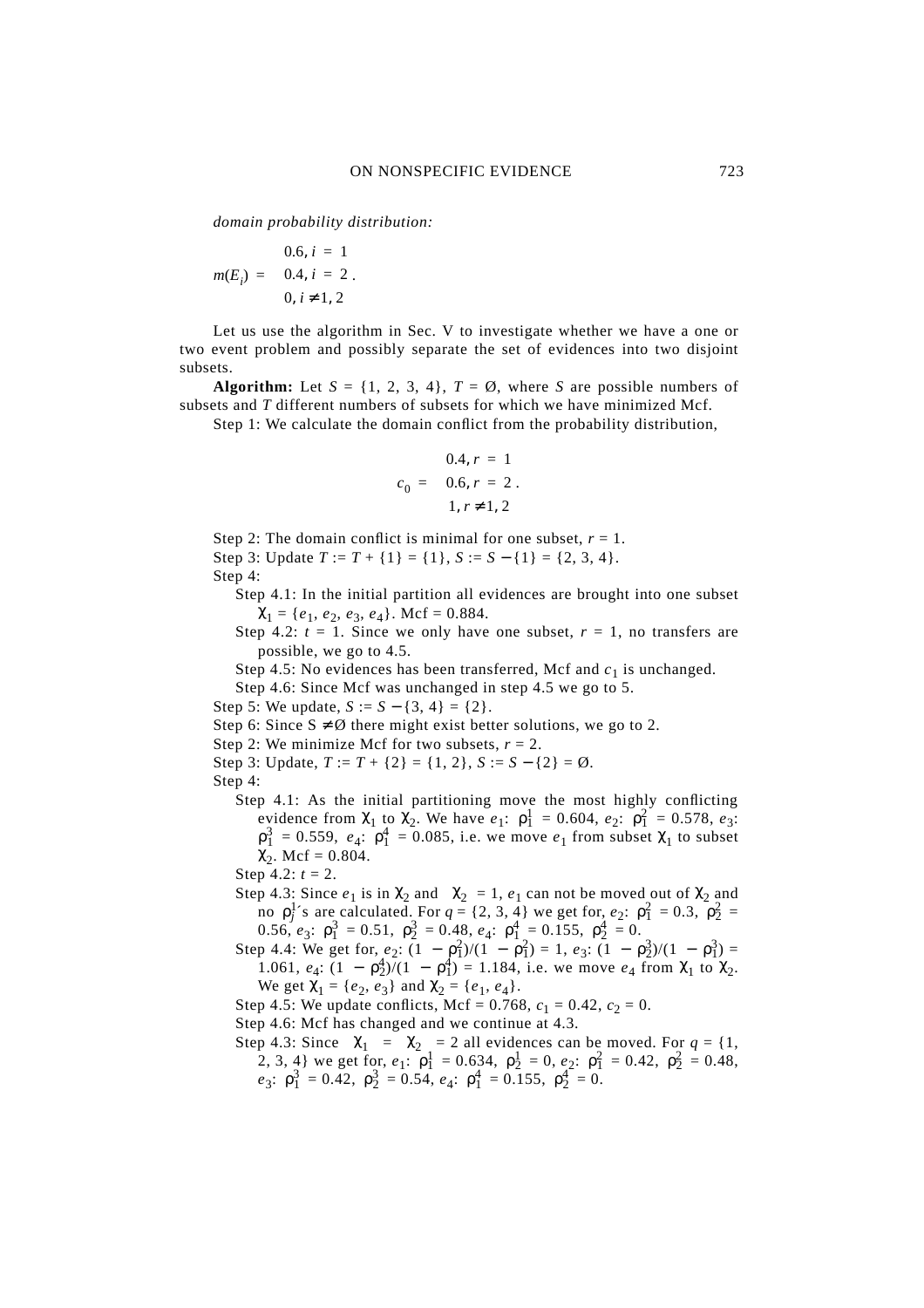Step 4.4: For all *q* we have  $\rho_k^q = \rho_i^q$ , i.e. no evidences are transferred. Step 4.5: Mcf,  $c_1$  and  $c_2$  are unchanged. Step 4.6: Since Mcf is unchanged, go to 5. Step 5:  $S := \emptyset$ , there are no further possible solutions.

Step 6: Since  $S = \emptyset$  we answer  $\{\chi_1, \chi_2, ..., \chi_t\}$  where  $t \in T = \{1, 2\}$  minimizes the metaconflict function,

$$
\min_{t \in T} \; Mcf(t, e_1, e_2, \ldots, e_n),
$$

i.e. we answer  $\{\chi_1, \chi_2\}$  where  $\chi_1 = \{e_2, e_3\}, \chi_2 = \{e_1, e_4\}$  for  $t = 2$ . Concluding, we see from the event parts of the evidences in each subset that  $\chi_1$ corresponds to event 2 and  $\chi_2$  corresponds to event 1.

#### **VII. CONCLUSIONS**

A criterion function of overall conflict has been established within the framework of Dempster−Shafer theory. An algorithm has been proposed for partitioning nonspecific evidence into subsets, each subset representing a separate event. The algorithm has a theoretical foundation in the minimizing of overall conflict of the partition when viewing the conflict within each subset as an evidence against the partition. The algorithm will not only be able to reason about the optimal partition of nonspecific evidence for a fixed number of events, it will also be able to reason simultaneously about the optimal number of events, which may be uncertain. An obvious drawback is the algorithm's inability to guarantee global optimality

I would like to thank Stefan Arnborg, Ulla Bergsten and Per Svensson for their helpful comments regarding this article

#### **References**

- 1. A.P. Dempster, "A generalization of Bayesian inference," *J. R. Stat. Soc. Ser. B,* **30**, 205−247 (1968).
- 2. G. Shafer, *A Mathematical Theory of Evidence* (Princeton University, Princeton, 1976).
- 3. G. Shafer, "Perspectives on the Theory and Practice of Belief Functions," *Int. J. Approx. Reason.*, **4**, 323−362 (1990).
- 4. A.K. Jain and R.C. Dubes, *Algorithms for Clustering Data* (Prentice-Hall, Englewood Cliffs, NJ, 1988).
- 5. U. Bergsten, J. Schubert, and P. Svensson, "Beslutsstödssystemet Dezzy En Översikt," In *Dokumentation 7 juni av Seminarium och fackutställning om samband, sensorer och datorer för ledningssystem till försvaret, MILINF 89,* Försvarets materielverk, Enköping, July 5−9, 1989, Telub AB, Växjö, 1989, pp. 07B2:19-07B2:31.